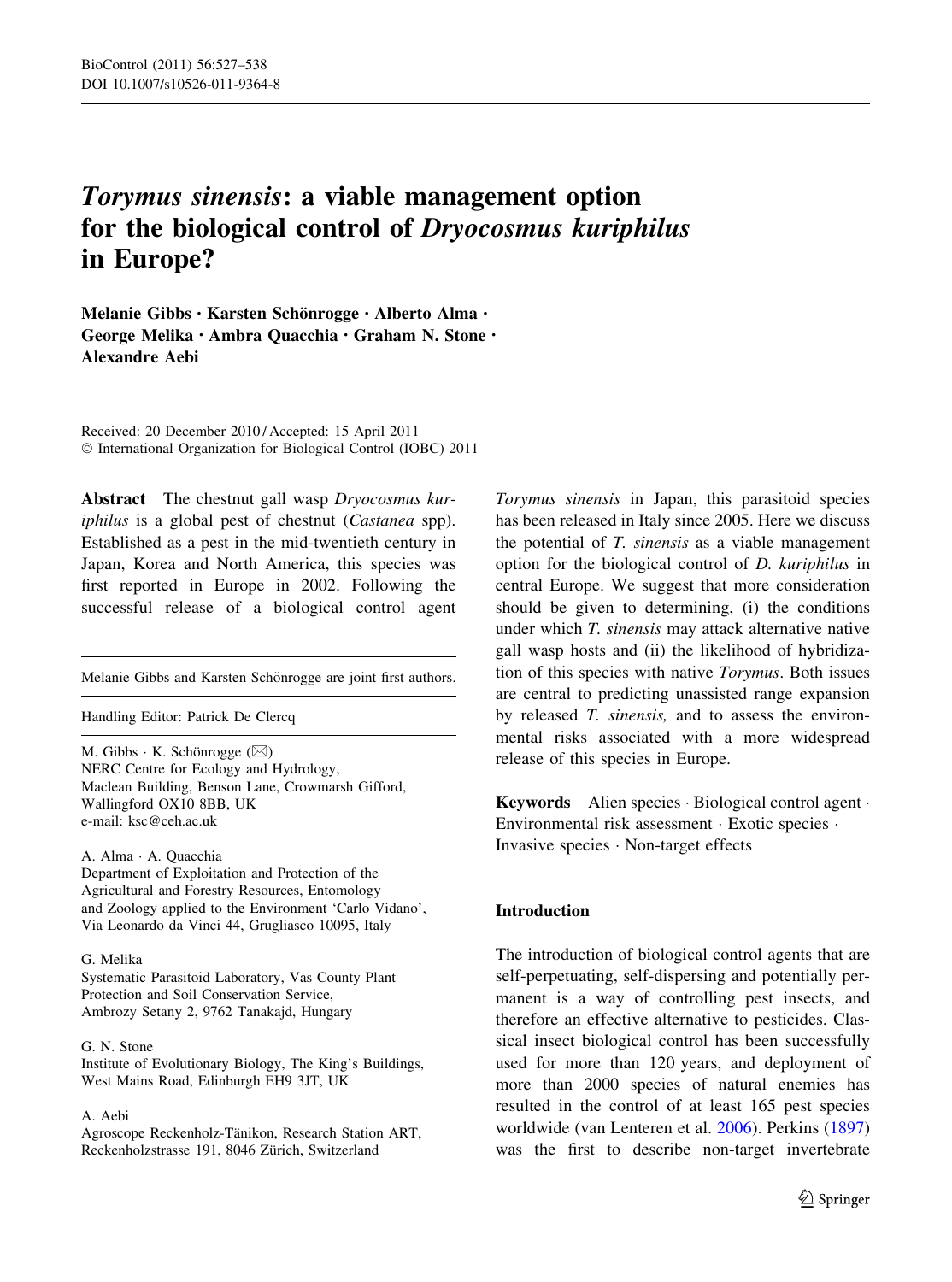<span id="page-1-0"></span>community changes following the release of coccinellid beetle biocontrol agents in Hawaii. Despite numerous early warnings, however, the non-target impacts of biological control agents were generally not seriously considered until the beginning of the 1990s (reviewed in Barratt et al. [2010](#page-9-0)). After the 1992 Rio Convention on Biodiversity, international organizations and national governments published general guidelines for the import and release of invertebrate biological control agents (e.g. The Food and Agriculture Organisation of the United Nations code of conduct for the import and release of exotic biological control agents; Greathead [1997](#page-9-0)). In Europe, a methodological guide on how to measure the environmental impact of using invertebrates for biological control of arthropods was recently published as a result of the Regulation of Biological Control Agents (REBECA) project funded by the EU-Commission [\(http://www.rebeca-net.de/](http://www.rebeca-net.de/)). Prior to the release of a beneficial insect into the environment, all of the risks and benefits should always be weighed against each other (van Lenteren et al. [2003;](#page-10-0) Bigler et al. [2006](#page-9-0); van Lenteren and Loomans [2006](#page-10-0); De Clercq et al. [2011](#page-9-0)).

Here we provide a historical overview of the global invasion history of the chestnut gall wasp Dryocosmus kuriphilus Yasumatsu (Hymenoptera, Cynipidae), and the use of the parasitoid wasp Torymus sinensis Kamijo (Hymenoptera: Torymidae) as a biological control agent of this pest species. Using a new environmental risk assessment scheme proposed by van Lenteren and Loomans [\(2006](#page-10-0)) we examine the environmental risks associated with the release of T. sinensis in central Europe (Table [2,](#page-4-0) Fig. 1), discuss current gaps in knowledge and in the procedure, and highlight issues that should be urgently addressed by future research in order to ensure a comprehensive environmental risk assessment for the use of T. sinensis.

## A historical overview

## The pest Dryocosmus kuriphilus

Dryocosmus kuriphilus emerged as a pest in the midtwentieth century and is now one of the most important global insect pests of chestnut (Castanea spp. Fagaceae; reviewed in Aebi et al. [2006](#page-9-0)). This pest



Fig. 1 Simplified scheme of an environmental risk assessment of an invertebrate biological control agent (after van Lenteren and Loomans [2006](#page-10-0))

species disrupts growth by inducing gall formation on new shoots and leaves, suppressing nut production and causing a gradual decline in the vigor of these long-lived and slow-growing trees (reviewed in EFSA [2010\)](#page-9-0). Dryocosmus kuriphilus is native to China, was accidentally introduced from there to Japan in 1941, and within 25 years it rapidly spread throughout Japan (Oho and Umeya [1975\)](#page-10-0). In 1958, D. kuriphilus was recorded in Korea (at Chaenchun, Chungchungpukdo) and over a period of 37 years this species spread across South Korea (reviewed in Aebi et al. [2006](#page-9-0)). Dryocosmus kuriphilus colonized North America from 1974 onwards, and was first recorded in Georgia (Cooper and Rieske [2007\)](#page-9-0). By 1976, it was clear that D. kuriphilus was spreading in the USA, but little was published on the spread and impact of this species until Cooper and Rieske's overview in 2007. D. kuriphilus was reported from Nepal in 1999 (Abe et al. [2007\)](#page-9-0), and from Italy in 2002 (Aebi et al. [2006](#page-9-0)). Introduction is thought to have been associated with import of eight Chinese chestnut cultivars to Piemonte between 1995 and 1996 (Aebi et al. [2006](#page-9-0)). Since 2002, D. kuriphilus has spread south through Italy to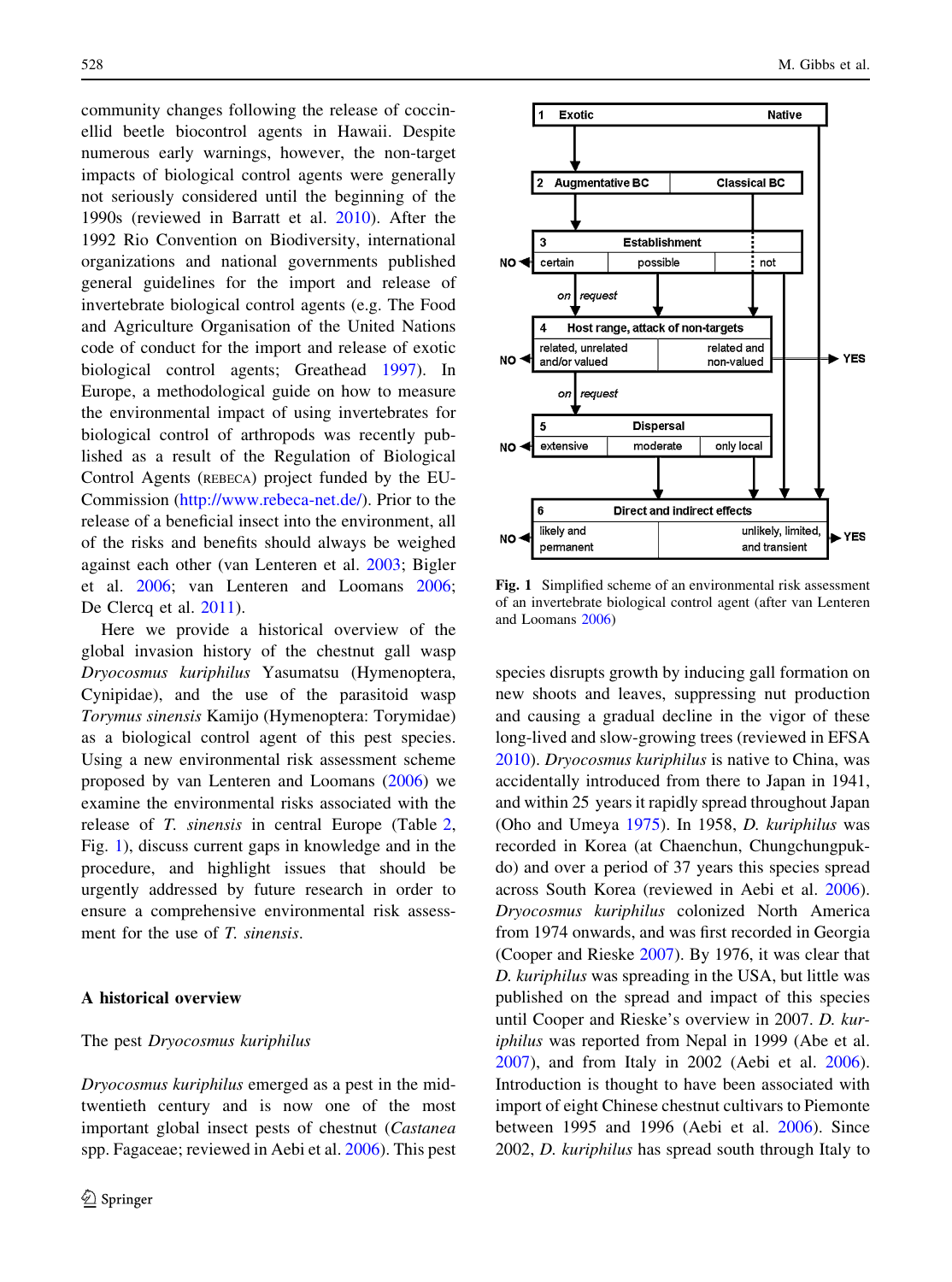Sicily, and more widely into south-eastern France and Corsica in 2005 (Aebi et al. [2006](#page-9-0)), Slovenia in 2005 (Knapič et al.  $2009$ ), Hungary in 2009 (Csóka et al. [2009\)](#page-9-0), Switzerland in 2009 (Forster et al. [2009\)](#page-9-0) and Croatia in [2010](#page-10-0) (Matošević et al. 2010). Long distance dispersal of D. kuriphilus has been achieved so far via human-assisted movement of infested Castanea planting material (EFSA [2010\)](#page-9-0). Mathematical models have estimated short distance dispersal by adult gall wasps at a rate of 8  $km$  year<sup> $-1$ </sup>, with a variation comprised in a range of  $3-12$  km year<sup>-1</sup> (EFSA [2010](#page-9-0)), which is likely to assist the natural spread of this species to other areas of Europe. Dryocosmus kuriphilus could potentially spread throughout the range of Castanea sativa Mill. in Europe, but the areas currently considered most at risk from invasion by this pest species are northern Portugal, northern Spain and south-western France (EFSA [2010\)](#page-9-0).

## Options for controlling D. kuriphilus

Tight control of the movement of infested plant material will reduce long-distance dispersal of D. kuriphilus to new areas within Europe, but there are limited options available for managing existing D. kuriphilus populations and to reduce the magnitude of their impact and unassisted spread through European chestnut populations. Since the larval and pupal stages of D. kuriphilus are protected within their galls, conventional chemical control is regarded as largely ineffective (EFSA [2010](#page-9-0)). Developing resistant varieties of Castanea spp. could potentially be a viable management option, but this will only be beneficial for new planting and will not help existing chestnut populations (EFSA [2010\)](#page-9-0).

Within some parts of their native range in China D. kuriphilus populations are kept at low densities, presumably by natural enemies, although little has been published and is known of alternative sources of mortality in this region (EFSA [2010\)](#page-9-0). In Japan, South Korea, the USA and Italy the attack rates of indigenous parasitoid species are low (typically less than 2%; Stone et al. [2002;](#page-10-0) Aebi et al. [2007](#page-9-0)).

# Torymus sinensis: use of this species as a biological control agent

Torymus sinensis is native to China and is the only Chinese parasitoid species of D. kuriphilus so far known to be host specific, and phenologically well synchronized with *D. kuriphilus* (Moriya et al. [2003](#page-10-0)). Torymus sinensis females lay eggs into newly formed D. kuriphilus galls in early spring, and the parasitoid larva feeds externally on the mature host larva until pupation during late winter. In 1979 and 1981, a total of 260 mated T. sinensis females (reared from approximately 5000 D. kuriphilus galls imported from China) were released for biocontrol on Japanese chestnut trees at the Fruit Tree Research Station in Ibaraki prefecture (reviewed in Aebi et al. [2006\)](#page-9-0). By 1989 this T. sinensis population had grown by 25 times and had become the most common parasitoid reared locally from *D. kuriphilus* (Aebi et al. [2006](#page-9-0)). After this release, T. sinensis dispersed successfully alongside expanding Japanese D. kuriphilus populations, and imposed effective biological control with the proportion of infested chestnut shoots falling well below the tolerable injury threshold of 30% (Gyoutoku and Uemura [1985\)](#page-9-0). Torymus sinensis was also released in Georgia, U.S.A. in the late 1970s, where it tracked expanding D. kuriphilus populations into eastern North America and again reduced shoot infestation rates below the tolerable damage threshold, providing effective biological control (Cooper and Rieske [2007](#page-9-0)).

Following success in Japan and North America, preliminary studies on release of T. sinensis in Europe were conducted in 2003 and 2004 in Italy using imported Japanese *D. kuriphilus* galls (Quacchia et al. [2008](#page-10-0)). During these initial investigations a phenological mismatch between emergence of adult T. sinensis and local D. kuriphilus gall development (due to the temperature conditions experienced during shipment and rearing) meant that the parasitoids could not be released into the field. Instead they were used for behavioural trials, and these trials helped to improve later efforts in maintaining adults (Quacchia et al. [2008](#page-10-0)).

In 2005, more D. kuriphilus galls were imported from Japan and their development was slowed by artificial cooling. This enabled artificial synchronization of imported T. sinensis adult emergence with Italian D. kuriphilus populations, and in total ninety mated T. sinensis females were subsequently released at three infested D. kuriphilus field sites in Italy. Following successful establishment of T. sinensis at all three sites, a rearing program was set up to support the release of T. sinensis at additional infested sites in Italy, and T. sinensis is currently being introduced to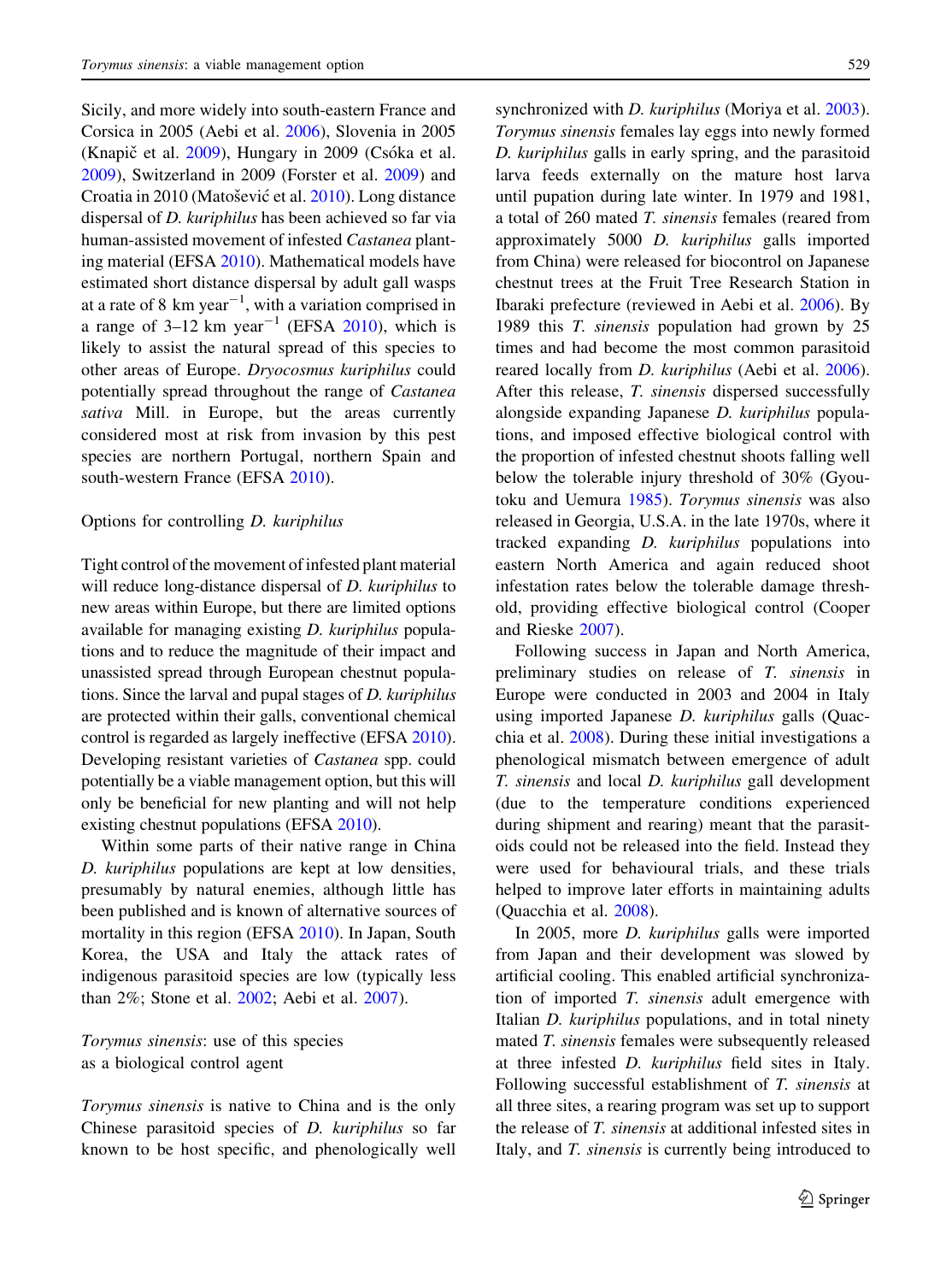<span id="page-3-0"></span>most regions across Italy, and to some parts of France (Quacchia et al. [2008\)](#page-10-0).

Results collected from two of the Italian release sites (Robilante and Peveragno in the Cuneo province) indicate that the rate of parasitism of D. kuriphilus galls increased from less than 1% in the first year after release, to a mean of 16% by 2009 (Quacchia, unpublished data). However, it is still too early to assess the effectiveness of biological control by T. sinensis for long-term management of Italian D. kuriphilus populations. Successful control would constitute a reduction of gall wasp infection rates of less than 30% of chestnut shoots in the short term (Gyoutoku and Uemura [1985\)](#page-9-0), and by a demonstration of population control by parasitization of D. kuriphilus in the longer term (Hassell et al. [1991\)](#page-10-0). Data on density dependent attack rates of D. kuriphilus larvae or their spatial patterns, however, are currently unavailable for T. sinensis in Italy.

## Assessing the risks of using T. sinensis as a biological control agent in Europe

A full environmental risk assessment relies on the identification and evaluation of potential risks associated with natural enemy release and the development of a plan to minimize them. The final step prior to release is to identify, assess and weigh up all adverse and beneficial effects in a risk-cost-benefit assessment (Bigler and Kölliker-Ott [2006](#page-9-0)). Here we apply the step-wise scheme proposed by van Lenteren and Loomans [\(2006](#page-10-0)) to assess the environmental risks associated with the release of T. sinensis in Switzerland and several other central European countries affected or threatened by D. kuriphilus (Table [2,](#page-4-0) Fig. [1\)](#page-1-0). The factors used to evaluate an environmental risk assessment are listed in Table 1. Although all factors listed are of crucial importance for a comprehensive environmental risk assessment, there is growing awareness of the difficulties in obtaining relevant information for every aspect, and exhaustive study of the biology of a potentially beneficial arthropod can be very long and costly. The aim of the stepwise risk assessment procedure is to advise the release (or not) of a candidate biological control agent at an early step of the procedure, thus preventing unnecessary further assessment.

Table 1 Factors investigated in current environmental risk assessment schemes for biological control agents (BCA)

| Establishment potential of the BCA                                 |
|--------------------------------------------------------------------|
| Dispersal of the BCA                                               |
| Host range of the BCA                                              |
| Direct effects of the BCA on other organisms in the<br>ecosystem   |
| Attack of non-target herbivores                                    |
| Intraguild predation                                               |
| Omnivory                                                           |
| Enrichment                                                         |
| Vectoring of pathogens                                             |
| Indirect effects of the BCA on other organisms in the<br>ecosystem |
| Competition                                                        |
| Intraguild predation                                               |
| Apparent competition                                               |
| Hybridization                                                      |

Refer to van Lenteren et al. [\(2003](#page-10-0)) for definitions or details

The first question of the environmental risk assessment (Table [2](#page-4-0), Fig. [1](#page-1-0)) concerns the origin and the intended use of the biological control agent. At step one, native and exotic biological control agents are differentiated. In the case of a release of T. sinensis in the invaded range of its host (Europe, United States and parts of Asia) we are dealing with an exotic species and are directed to step two. At step two, an augmentative biological control programme (where non-native establishment is not intended) is differentiated from a classical biological control programme (where long-term establishment is intended). In our case, classical biological control is the aim. In this case, the question of unwanted establishment is irrelevant and we are then directed to step number four. At step four, one needs to evaluate the host range of T. sinensis and decide whether it may attack non-target species. Previous work has shown that related oak gall wasps are attacked by similar parasitoid faunas (Bailey et al. [2009](#page-9-0)), so there is a general risk that  $T$ . sinensis could shift to native gall wasps related to D. kuriphilus (including native Dryocosmus species inducing galls on oaks). Current rearing data, though far from complete for alternative gall wasp hosts on other plants in China (see above) suggest that T. sinensis is specific to D. kuriphilus. It should be noted, however, that such apparent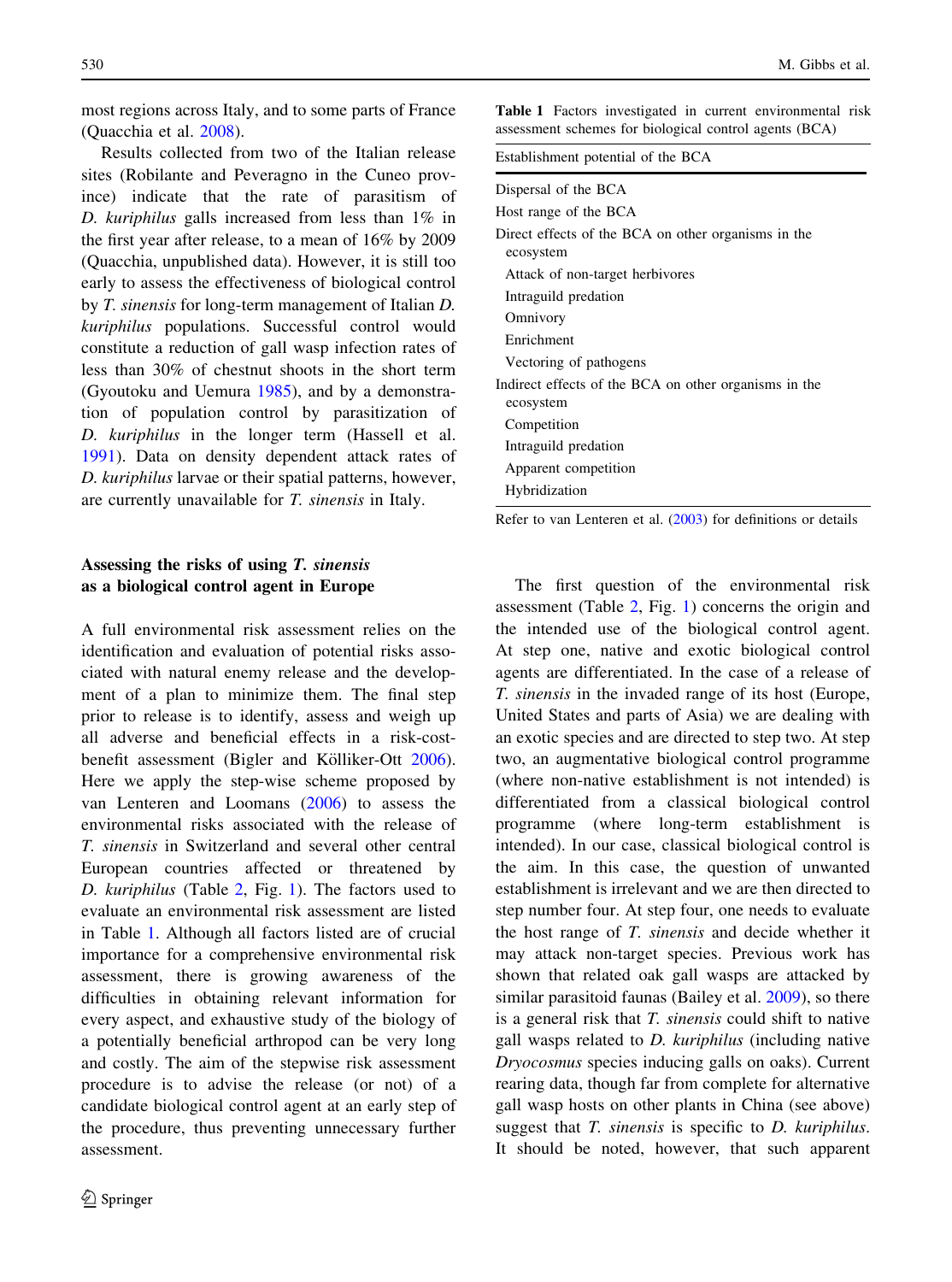<span id="page-4-0"></span>

| <b>Table 2</b> Schedule for an<br>Step<br>environmental risk  | Question—answer                                                                                                         | Action     |
|---------------------------------------------------------------|-------------------------------------------------------------------------------------------------------------------------|------------|
| assessment of Torymus<br><i>sinensis</i> in a certain area of | Origin-native                                                                                                           | GO TO 6    |
| release (after van Lenteren                                   | Origin—exotic, either absent OR present in target area                                                                  | GO TO 2    |
| 2<br>and Loomans 2006)                                        | Augmentative Biological Control (ABC) programme-establishment not<br>intended                                           | GO TO 3    |
|                                                               | Classical Biological Control (CBC) programme—establishment intended                                                     | GO TO 4    |
| 3                                                             | Establishment unlikely                                                                                                  | GO TO 6    |
|                                                               | Establishment possible to very likely, risk threshold not crossed                                                       | GO TO 4    |
|                                                               | Establishment possible to very likely, risk threshold crossed                                                           | No release |
| $\overline{4}$                                                | If monophagous OR if oligophagous/polyphagous AND only<br>related AND no-valued non-targets attacked                    | Release    |
|                                                               | If oligophagous/polyphagous AND related and unrelated<br>non-targets attacked AND/OR valued non targets attacked        | No release |
| 5                                                             | Dispersal local $(L = 1-2)$                                                                                             | GO TO 6    |
|                                                               | Dispersal outside target area ( $L = 3$ or more) AND extensive<br>$(M = 2$ or more) apply magnitude as a weight factor  |            |
|                                                               | If risk threshold is not crossed ( $ERI = 5$ or less)                                                                   | GO TO 6    |
|                                                               | If risk threshold is crossed (ERI $= 6$ or more)                                                                        | No release |
| 6                                                             | Direct and indirect effects inside dispersal area unlikely $(L = 1-2)$ AND<br>at most transient and limited $(M = 1-2)$ | Release    |
|                                                               | Direct and indirect effects inside dispersal area likely $(L = 3-5)$ OR<br>permanent $(M = 3-5)$                        | No release |

monophagy is exceptional among parasitoid species attacking cynipid galls (Bailey et al. [2009](#page-9-0)). If we accept the specialist status of T. sinensis as a given, the environmental risk assessment procedure concludes, by step four, that T. sinensis can be released in the framework of a classical biological control program against D. kuriphilus. However, two recent independent evaluations of T. sinensis as a candidate biological control agent identified several gaps in our knowledge of this species' biology: (i) knowledge of its non-target host range, and (ii) the risks of hybridization with native Torymus species (Aebi et al. [2011a](#page-9-0); EFSA [2010\)](#page-9-0). Each of these independent evaluations stressed that resolving these issues is essential for a comprehensive environmental risk assessment before further release of T. sinensis into other areas of Europe (Aebi et al. [2011a](#page-9-0); EFSA [2010\)](#page-9-0). We consider these issues in turn.

## Potential for shifts to non-target hosts

The host range of T. sinensis has never been studied or tested in detail in either its native or introduced ranges, whether in the laboratory or field (Aebi et al. [2011a](#page-9-0); EFSA [2010\)](#page-9-0). To date, only one experimental assay has been undertaken (Quacchia et al. [2008\)](#page-10-0) and there are uncertainties about the experimental design and the choice of non-target host species (reviewed in EFSA [2010\)](#page-9-0). During this assay, female T. sinensis were offered a limited range of alternative host galls comprising Mikiola fagi Hartig (Diptera: Cecidomyiidae), and the asexual generation of the oak gall wasps Cynips quercusfolii Linnaeus and Andricus kollari Hartig (Hymenoptera: Cynipidae). Lack of response by female D. kuriphilus to these alternative hosts (with no host inspection or host attack) led to the conclusion that no direct effects of release of T. sinensis would be expected (Quacchia et al. [2008\)](#page-10-0). However, this range of alternative hosts is very limited, and other more logical alternative host galls on other plants (such as Diplolepis galls on roses, Rosa) were not considered.

The parasitoid communities associated with cynipid communities on oak, rose and chestnut galls are species-rich and generally regarded as closed—i.e. cynipids on each host plant taxon are attacked by relatively discrete (but slightly overlapping) sets of natural enemies (Csóka et al. [2005\)](#page-9-0). Almost all of the parasitoids are chalcidoid wasps, and mortality is also inflicted by some inquiline gall wasps in the cynipine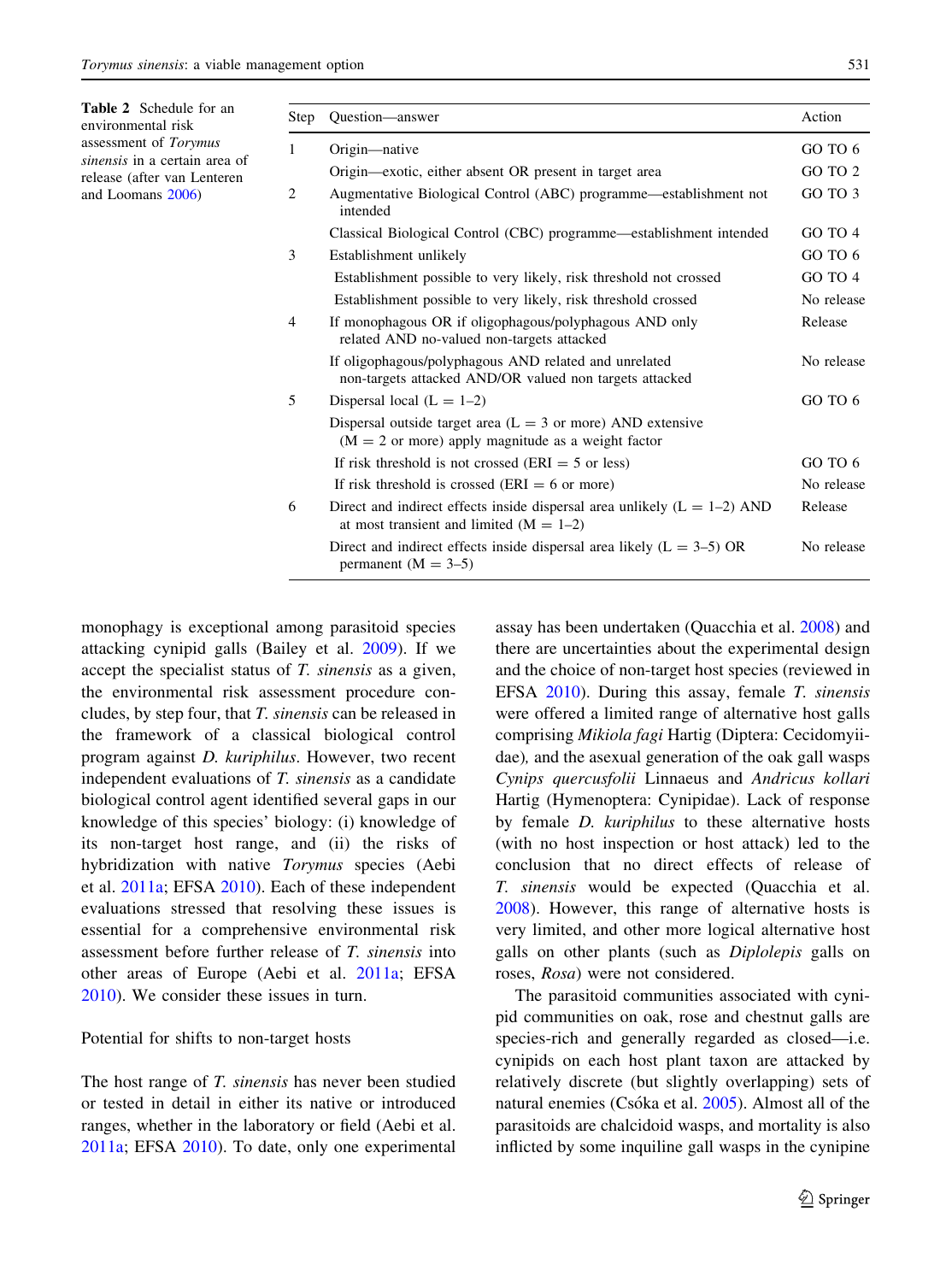tribe Synergini (Csóka et al.  $2005$ ; Ács et al.  $2010$ ). Although inquilines are highly specific to their host plant taxa, there is growing evidence from cynipid studies, and from studies on other insect invaders, that parasitoid species are able to switch between hosts attacking different host plants (Aebi et al. [2006\)](#page-9-0). It is striking that 16 chalcidid parasitoid species from four families are known to exploit gall wasp species associated with more than one host plant taxon (Csóka et al. [2005](#page-9-0)). This list includes several Torymus species  $(T.$  auratus Müller,  $T.$  flavipes Walker and  $T.$  scutellaris Walker) as well as Eupelmus and Eurytoma species (Csóka et al.  $2005$ ). These observations suggest that although no alternative gall wasp hosts exist on native chestnut in Europe, the potential may exist for T. sinensis to exploit hosts on other plant taxa, such as cynipid galls on oaks, wild roses and herbs, all of which are attacked by Torymus species (Csóka et al. [2005](#page-9-0); Askew et al. [2006](#page-9-0)).

The key issue for attack of non-target hosts is their seasonal phenology, and hence their availability for attack alongside D. kuriphilus. The EFSA Panel on Plant Health established a new alternative host species list for host-specificity testing of T. sinensis, which better matches the phenological characteristics of D. kuriphilus (EFSA [2010\)](#page-9-0). All of the following are spring sexual generations (rather than the summer/ autumn generations in the original test panel; see Quacchia et al. [2008\)](#page-10-0): Andricus curvator Hartig, A. inflator Hartig, Biorhiza pallida Olivier and Neuroterus quercusbaccarum Linnaeus on white oaks (such as Quercus robur Linnaeus, Q. petraea (Mattuschka) Liebl and Q. pubescens Wild.) and A. cydoniae Giraud, A. grossulariae Giraud, A. lucidus Hartig, A. multiplicatus Giraud, and Dryocosmus cerriphilus Giraud on semi-evergreen Cerris oaks (such as Q. cerris Linnaeus, Q. suber Linnaeus and Q. trojana Webb) (EFSA [2010;](#page-9-0) G. Csóka, pers. comm.). This set of species provides the closest phenological match to the flight period of T. sinensis females (i.e. between mid April and mid/end May in Piedmont, Italy). As the testing of more than ten species of non-target arthropods may be impractical and often unnecessary (Sands [1997](#page-10-0)), and since it is believed that a carefully designed host-specificity test on a few species related to the target species should provide adequate and reliable information (Sands [1998;](#page-10-0) Kuhlmann et al. [2006\)](#page-10-0), we highly recommend using this EFSA species list to perform a host-range assessment for T. sinensis.

If T. sinensis can be confirmed as a specialist parasitoid that does not attack unrelated non-target species, then it could be considered as a candidate for biological control of D. kuriphilus beyond its current range. By contrast, if T. sinensis displays a broader host range it would be considered too risky for release as a biological control agent into other areas of Europe. Consideration of T. sinensis population dynamics would undoubtedly improve the overall assessment of the probability of attack of non-target species. Demonstration of a broader host range would raise concern over the potential risks to native nontarget species caused by an already released and growing population of T. sinensis in Italy.

What happens if T. *sinensis* shifts onto alternative native hosts?

Although the probability may be small, the possible impacts of such a shift onto native hosts—either through future releases of T. sinensis or population expansion by those already released in Italy and France—should be considered. Where chestnut gall wasps are abundant, there is a risk that high local population density of T. sinensis will suppress local populations of alternative hosts through apparent competition (Holt and Lawton [1994\)](#page-10-0). Another possibility is that a future host shift by  $T$ . sinensis to other hosts might allow this parasitoid to outstrip range expansion by D. kuriphilus. While D. kuriphilus is likely to remain an essentially southern species in Europe due to the distribution of its chestnut hosts, alternative gall wasp hosts on oaks and roses are found much further north. As has been seen in oak gall parasitoids (Nicholls et al. [2010\)](#page-10-0), a shift from galls on chestnut to those on alternative hosts would allow T. sinensis to disperse beyond the limits of sweet chestnut. We recommend that monitoring for presence of T. sinensis in non-target host populations should be maintained. Given the delay commonly observed in recruitment of parasitoids to non-native gall wasp hosts (Schönrogge et al. [1996\)](#page-10-0), we recommend that monitoring should best focus on areas in Italy where population densities of T. sinensis are highest and have been longest established.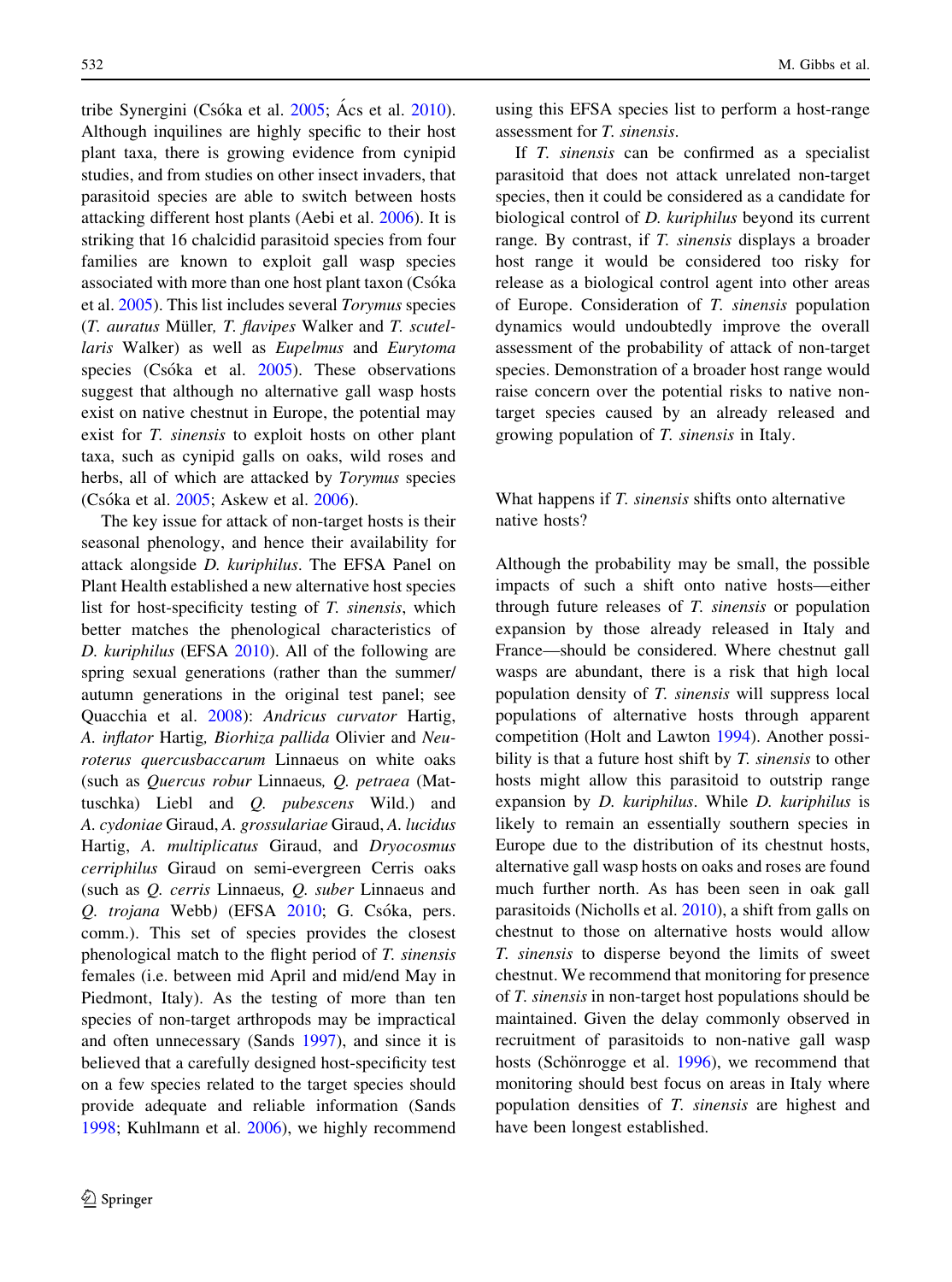Potential for hybridization with other Torymus species

Hybridization of a biological control agent with native species is considered as an environmental risk to non-target species (Table [1,](#page-3-0) an indirect effect in Fig. [1\)](#page-1-0), and is a general threat to native biodiversity from related introduced or invading species (e.g. Perry et al. [2002\)](#page-10-0). In theory, insect species introduced for biological control may interbreed with native species. It is worth noting that the only reported case to date involves T. sinensis and a Japanese native Torymus species, T. beneficus Yasumatsu et Kamijo. Hybridization was suspected, and T. sinensis and T. beneficus were successfully crossed in the laboratory to produce fertile hybrid females (Moriya et al. [1992\)](#page-10-0). Hybrids were also detected in the field and molecular markers proved their hybrid origin (Yara et al. [2000](#page-10-0)). Although T. sinensis is the only biological control agent shown to have hybridized with a native species, it is very likely that the proposed stepwise environmental risk assessment scheme outlined previously (Fig. [1\)](#page-1-0), would allow its release into Europe without first evaluating the hybridization risks with native Torymus species. Sixteen native oak gall wasp parasitoids from four families have been consistently reared from D. kuriphilus (Aebi et al. [2006](#page-9-0), [2007\)](#page-9-0). Among them, three Torymus species (T. auratus, T. flavipes and T. scutellaris) have potential to hybridize with T. sinensis as these closely related species overlap geographically (they may even parasitize the same individual galls on the same chestnut trees), and probably also overlap in their seasonality. Examination of the potential for hybridization between T. sinensis and native congeneric species is urgently required so that the genetic integrity of native Torymus species developing on oak gall wasps can be protected.

Refining the environmental risk assessment for T. sinensis

One of the aims of the stepwise environmental risk assessment scheme described previously (Table [2,](#page-4-0) Fig. [1\)](#page-1-0) is to reach a conclusion about whether (or not) to release a new biological control agent, without having to conduct long and costly experiments to answer all aspects of a classical environmental risk assessment (Table [1\)](#page-3-0). In the case of T. sinensis, however, using this scheme may result in premature release before the risks have been adequately assessed (as described earlier). To overcome this difficulty, we suggest using the environmental risk assessment scheme developed by the EU-funded project Evaluating Environmental Risks of Biological Control Introductions into Europe (ERBIC; van Lenteren et al. [2003\)](#page-10-0) to identify and weigh all potential environmental risks associated with further release of T. sinensis. The ERBIC environmental risk assessment scheme is based on the identification and evaluation of all potential negative effects associated with the release of a biological control agent that can be named and measured. Then the probability that these effects will occur is evaluated. The risk of negative effects is the product of the likelihood (probability) of occurrence multiplied by the magnitude of impact. Table [3](#page-7-0) describes qualitative scales and numerical values for a risk's probability and magnitude. As in the previous environmental risk assessment scheme the following ecological determinants of risks are considered: establishment, dispersal, host range, direct and indirect effects. A description of probability and magnitude for establishment, dispersal, host range as well as direct and indirect effects is given in Tables [4](#page-7-0) and [5.](#page-8-0) An overall risk index is calculated by multiplying the values obtained for the probability and the magnitude of all potential risks individually and by summing the values obtained for establishment, dispersal, host range and direct and indirect effects. One of the criticisms of the ERBIC environmental risk assessment scheme is that numerical values do not allow clear separation between risk categories. This may in turn lead to misinterpretation or even manipulation of the data. To overcome this problem, weighted factors were included in the risk level calculation (van Lenteren and Loomans [2006](#page-10-0)). Here, for simplification and given that risk indices could not be calculated for all environmental risks we followed the ERBIC environmental risk assessment scheme. Environmental risk indices may then vary between 5 (5 times,  $5 \times 1$ ) and 125 (5 times,  $5 \times 5$ ). A low risk category (below 35) allows a proposition to release the biological control agent. An intermediate risk category (between 35 and 70 points) justifies a request for additional information on certain aspects of the environmental risk assessment by the regulators. High risks (more than 70 points) lead to a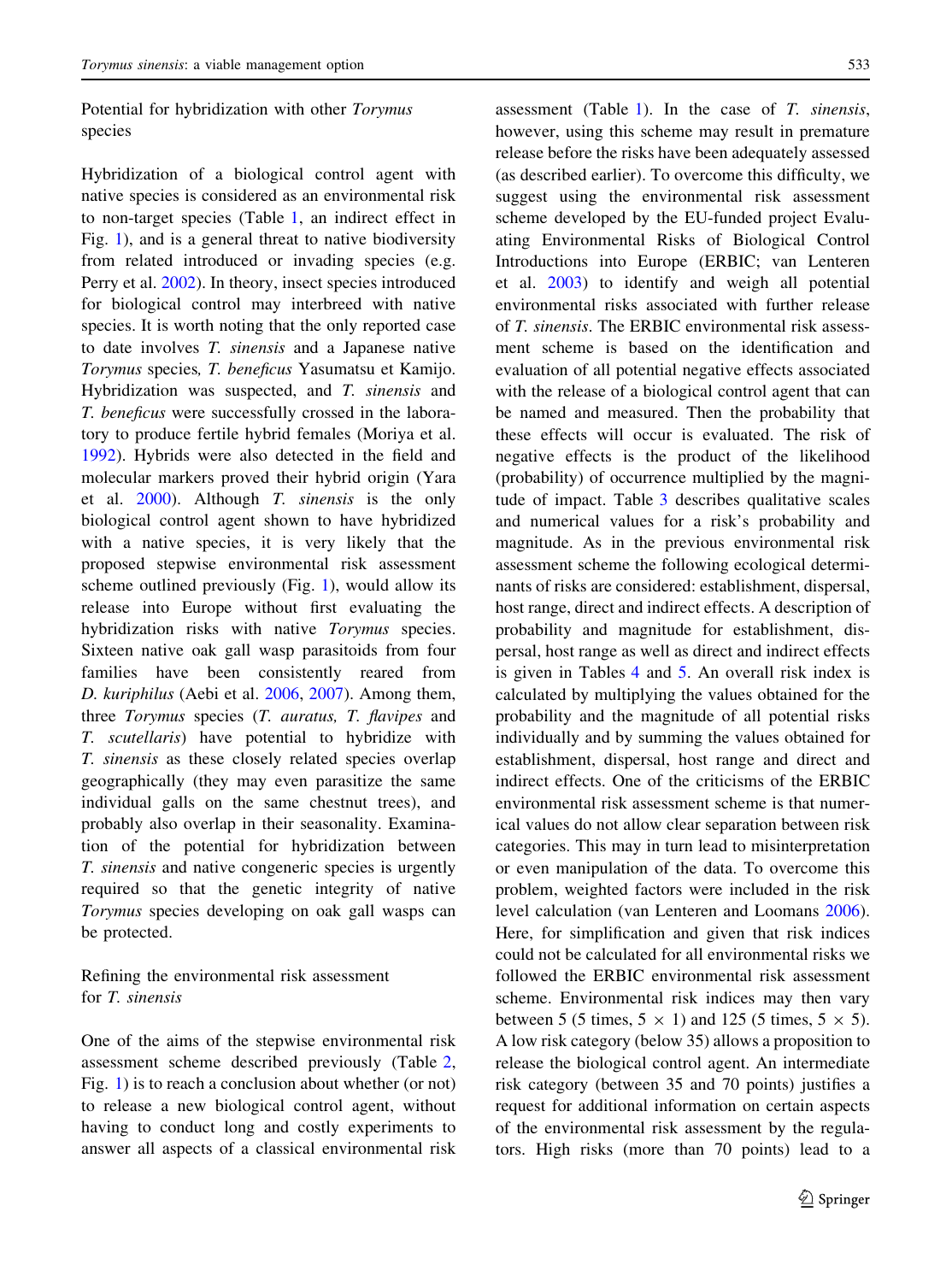<span id="page-7-0"></span>

| <b>Table 3</b> Oualitative scales<br>and numerical values for<br>probability (a) and<br>magnitude (b) of<br>environmental negative<br>impact of a BCA (after van<br>Lenteren et al. $2003$ ) |                         | Description                                                                           | Numerical<br>value |
|----------------------------------------------------------------------------------------------------------------------------------------------------------------------------------------------|-------------------------|---------------------------------------------------------------------------------------|--------------------|
|                                                                                                                                                                                              | (a) Probability<br>Very | Not impossible but only occurring in exceptional circumstances                        |                    |
|                                                                                                                                                                                              | unlikely                |                                                                                       |                    |
|                                                                                                                                                                                              | Unlikely                | Could occur but is not expected to occur under normal conditions                      | 2                  |
|                                                                                                                                                                                              | Possible                | Equally likely or unlikely                                                            | 3                  |
|                                                                                                                                                                                              | Likely                  | Will probably occur at some time                                                      | 4                  |
|                                                                                                                                                                                              | Very likely             | Is expected to occur                                                                  | 5                  |
|                                                                                                                                                                                              | (b) Magnitude           |                                                                                       |                    |
|                                                                                                                                                                                              | Minimal                 | Insignificant (repairable or reversible) environmental impact                         |                    |
|                                                                                                                                                                                              | Minor                   | Reversible environmental impact                                                       | 2                  |
|                                                                                                                                                                                              | Moderate                | Slight effect on native species                                                       | 3                  |
|                                                                                                                                                                                              | Major                   | Irreversible environmental effects but no species loss, remedial<br>action available. | 4                  |
|                                                                                                                                                                                              | Massive                 | Extensive irreversible environmental effects                                          | 5                  |

Table 4 Description of probability for establishment, dispersal, host range, direct and indirect effects (after van Lenteren et al. [2003](#page-10-0))

| Establishment <sup>a,b</sup> in non-target habitat | Dispersal $\text{°}$ potential (m) | Host range <sup>d</sup> | Direct <sup>a</sup> and indirect effects |
|----------------------------------------------------|------------------------------------|-------------------------|------------------------------------------|
| Very unlikely                                      | <10                                | 0 species               | Very unlikely                            |
| Unlikely                                           | < 100                              | $1-3$ species           | Unlikely                                 |
| Possible                                           | < 1000                             | $4-10$ species          | Possible                                 |
| Likely                                             | $<$ 10000                          | $11-30$ species         | Likely                                   |
| Very likely                                        | >10000                             | $>30$ species           | Very likely                              |

 $a$  As in Hickson et al.  $(2000)$  $(2000)$ 

<sup>b</sup> The propensity to overcome adverse conditions (winter or summer: physical requirements) and availability of refuges

<sup>c</sup> Distance moved per release (take number of generation per season into account); determine dispersal curve, sampling at points at 10, 100 and 1000 m, sampling period is 50% life-span

<sup>d</sup> The propensity to realize its ecological host range in the release area

proposition not to release the biological control agent. Results of this approach applied to T. sinensis as a biological control agent of D. kuriphilus in Italy are summarized in Table [6.](#page-8-0) Torymus sinensis is known to have successfully established in Italy (Quacchia et al. [2008\)](#page-10-0), and therefore based on these data, the 'establishment likelihood' of this biological control agent in other areas of Europe is evaluated as very likely (with a numerical value of 5). The lack of data on the potential for non-target attacks by T. sinensis prevents us from evaluating the 'establishment magnitude' (i.e. the percentage of potential non-target habitat where the biological control agent may establish) of this species. The 'dispersal probability' (i.e. the distance moved per release, per generation) of T. sinensis was considered to be less than 10000 m (after Moriya et al. [1989;](#page-10-0) Moriya et al. [2003\)](#page-10-0) and assigned a numerical value of 4. Given the high recapture rate obtained in Italy (Quacchia et al. [2008](#page-10-0)) the 'dispersal magnitude' (i.e. the percentage of released biological control agent dispersing form the target release area) was considered to be much higher (25%) and was therefore assigned a value of 5. The lack of detailed data on the host range of T. sinensis does not allow us to evaluate the propensity of T. sinensis to realize its ecological host range in the release area (probability) or the taxon range that T. sinensis actually attacks (magnitude). In the case of  $T$ . sinensis, hybridization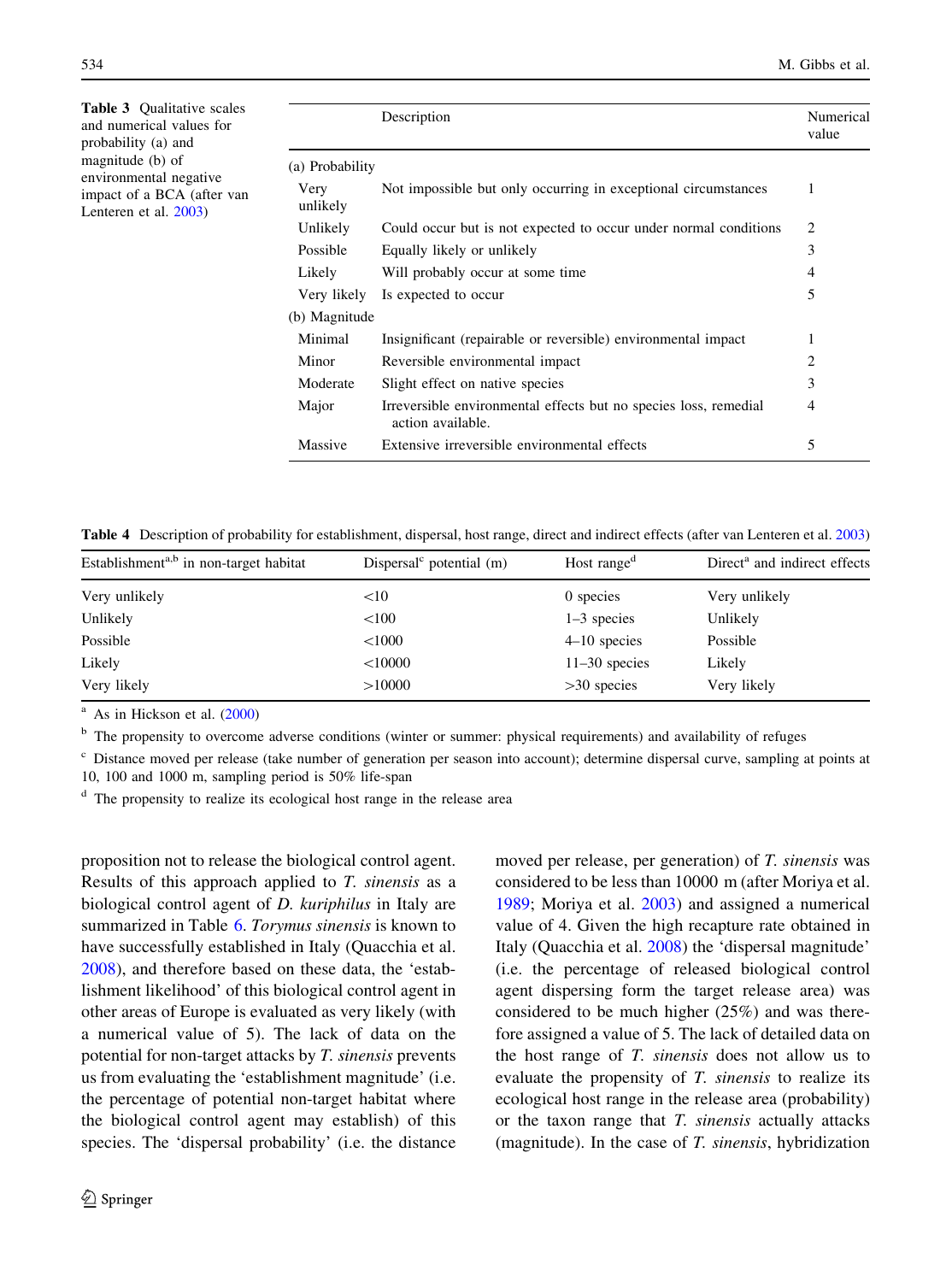<span id="page-8-0"></span>Table 5 Description of magnitude for establishment, dispersal, host range, direct and indirect effects (after van Lenteren et al. [2003](#page-10-0))

| Magnitude | Establishment <sup>a</sup> in non-<br>target habitat | Dispersal <sup>b</sup><br>potential $(\%)$ | Host<br>range <sup>c</sup> | $Directd$ and indirect <sup>e</sup> effects                                               |
|-----------|------------------------------------------------------|--------------------------------------------|----------------------------|-------------------------------------------------------------------------------------------|
| Minimal   | Local (transient in time<br>and space)               | $<$ 1                                      | <b>Species</b>             | $\leq 5\%$ mortality                                                                      |
| Minor     | ${<}10\%$                                            | $<$ 5                                      | Genus                      | $\leq 40\%$ mortality                                                                     |
| Moderate  | $10 - 25\%$                                          | <10                                        | Family                     | $\langle 40\%$ mortality and/or $>10\%$ short term population<br>suppression              |
| Major     | $25 - 50\%$                                          | $\leq$ 25                                  | Order                      | $>40\%$ short term population suppression, or $>10\%$<br>permanent population suppression |
| Massive   | $> 50\%$                                             | >25                                        | None                       | $>40\%$ long-term population suppression or local extinction                              |

<sup>a</sup> Percentage of potential non-target habitat where biological control agent may establish

<sup>b</sup> Percentage of released biological control agent dispersing from target release area

<sup>c</sup> Taxon range that biological control agent attacks

<sup>d</sup> Direct effect: mortality, population suppression or local extinction of directly affected non-target organisms; see Lynch et al. ([2001\)](#page-10-0) for details

<sup>e</sup> Indirect effects: mortality, population suppression or local extinction of one or more species of non-target species that are indirectly influenced by the released biological control agent

| <b>Table 6</b> Risk indices for<br>the release of T. sinensis in     | Criterion                   | Probability (P) | Magnitude (M) | $P \times M$ |
|----------------------------------------------------------------------|-----------------------------|-----------------|---------------|--------------|
| central European chestnut<br>forests (based on current<br>knowledge) | Establishment               |                 | n.a.          | n.a.         |
|                                                                      | Dispersal                   |                 | 5.            | 20           |
|                                                                      | Host range                  | n.a.            | n.a.          | n.a.         |
| n a-data not available.                                              | Direct and indirect effects | $3 - 5$         |               | $3 - 5$      |

n.a. data not available

was considered as possible to very likely (value of 3–5) even if its magnitude (mortality, population suppression or local extinction of non-target species) was considered minimal (value of 1).

Results from Japan, North America and Italy indicate the potential for T. sinensis to be a viable management option for the biological control of D. kuriphilus in Europe. As described above, however, insufficient data are currently available to perform a detailed, accurate risk assessment for the use of T. sinensis as a biological control agent.

## Conclusion

By adopting a combined approach and utilising both the environmental risk assessment scheme proposed by van Lenteren and Loomans ([2006;](#page-10-0) Table [2,](#page-4-0) Fig. [1\)](#page-1-0) and the ERBIC project (van Lenteren et al. [2003](#page-10-0)) we have used current knowledge to identify all of the potential environmental risks of using T. sinensis, and highlighted where future research effort should be targeted to better inform the environmental risk assessment. A better formulated risk assessment would help to determine whether the risk of introducing T. sinensis outweighs the risks associated with the use of other control options (e.g. chemical control). We strongly argue that more consideration should be given to determining (i) the conditions under which T. sinensis could target alternative hosts (life table analyses would greatly improve assessment of the consequences of non-target host use), and (ii) the likelihood of hybridization with native Torymus species. In the case of T. sinensis, we recommend first performing host specificity tests before spending large amounts of time performing costly hybridization tests, because evidence of attack of native oak galls would be sufficient to reach a decision not to release T. sinensis. It is, however, important to note that host specificity tests only explore direct effects,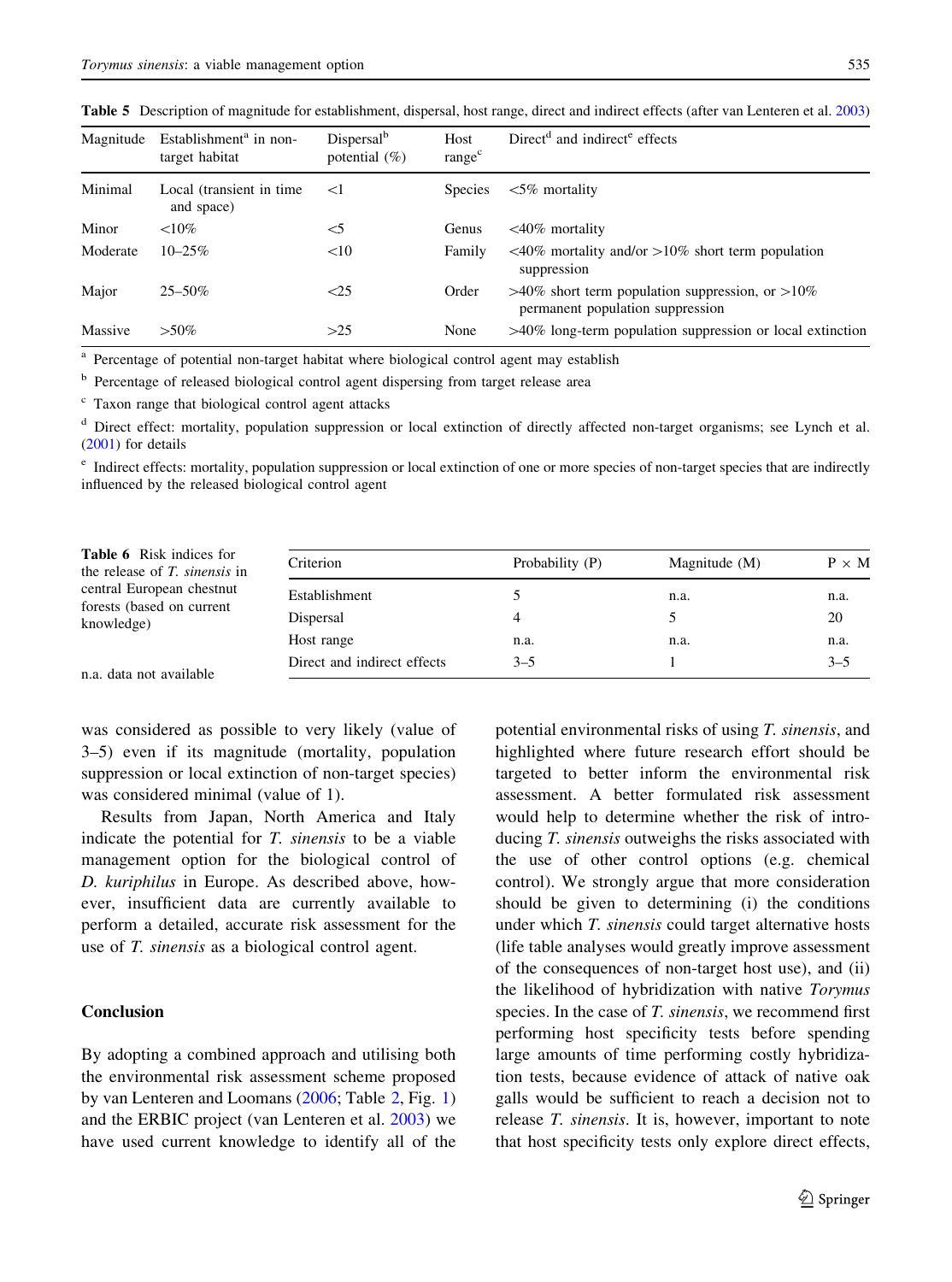<span id="page-9-0"></span>and indirect effects (such as competitive resource depletion, shared hosts and natural enemies; Holt and Lawton [1994\)](#page-10-0) are also crucial criteria to evaluate (but often are difficult to establish; Schönrogge and Crawley [2000\)](#page-10-0). At present, however, these indirect effects are not considered under the current environmental risk assessment scheme. In addition, other factors such as host species used, host location behavior, location of the gall on the host plant and phenology also need to be considered as they can also influence the outcome and reliability of host specificity tests (Bailey et al. 2009).

Ecological processes such as intraguild predation (see chapter Aebi et al. 2011b), enrichment, apparent competition and hybridization are very complex and require extremely detailed further studies. Recruitment of native oak or rose cynipid parasitoids to the chestnut community may cause inadvertent changes to community richness, and detailed monitoring of the communities associated with both native cynipids and D. kuriphilus are therefore also required. Overall, current evidence suggests that release of T. sinensis could have a wide range of potential impacts, and failure to consider these before further release of T. sinensis into Europe is unwise.

Acknowledgments This work was supported by an EHFI NERC grant NE/H000135/1 to KS, GNS and MG. We thank Franz Bigler for his valuable comments on the manuscript.

#### References

- Abe Y, Melika G, Stone GN (2007) The diversity and phylogeography of cynipid gallwasps (Hymenoptera, Cynipidae) of the Eastern Palearctic and their associated communities. Oriental Insects 41:169–212
- Ács Z, Challis R, Bihari P, Blaxter M, Hayward A, Melika G, Pénzes Z, Pujade-Villar J, Nieves-Aldrey J-L, Schönrogge K, Stone GN (2010) Phylogeny and DNA barcoding of inquiline oak gallwasps (Hymenoptera: Cynipidae) of the Western Palaearctic. Mol Phylogenet Evol 55:210–225
- Aebi A, Schönrogge K, Melika G, Alma A, Bosio G, Quacchia A, Picciau L, Abe Y, Moriya S, Yara K, Seljak G, Stone GN (2006) Ecology and evolution of galling arthropods and their associates. In: Ozaki K, Yukawa J, Ohgushi T, Price PW (eds) Parasitoid Recruitment to the globally invasive chestnut gall wasp Dryocosmus kuriphilus. Springer-Verlag, Tokyo, pp 103–121
- Aebi A, Schönrogge K, Melika G, Quacchia A, Alma A, Stone G (2007) Native and introduced parasitoids attacking the invasive chestnut gall wasp Dryocosmus kuriphilus. EPPO Bull 37:166–171
- Aebi A, Schönenberger N, Bigler F (2011a) Evaluating the use of Torymus sinensis against the chestnut gall wasp Dryocosmus kuriphilus in the Canton Ticino, Switzerland. Agroscope Reckenholz-Tänikon Report (ISBN: 978-3-905733-20-4), pp 71
- Aebi A, Brown PMJ, De Clercq P, Hautier L, Howe A, Ingels B, Ravn HP, Sloggett JJ, Zindel R, Thomas A (2011b) Detecting arthropod intraguild predation in the field. BioControl. doi[:10.1007/s10526-011-9378-2](http://dx.doi.org/10.1007/s10526-011-9378-2)
- Askew RR, Plantard O, Gomez JF, Nieves MH, Nieves-Aldrey JL (2006) Catalogue of parasitoids and inquilines in galls of Aylacini, Diplolepidini and Pediaspidini (Hym., Cynipidae) in the West Palaearctic. Zootaxa 1301:1–60
- Bailey R, Schönrogge K, Cook JM, Melika G, Csoka G, Thuroczy C, Stone GN (2009) Host niches and defensive extended phenotypes structure parasitoid wasp communities. Plos Biol 7
- Barratt BIP, Howarth FG, Withers TM, Kean JM, Ridley GS (2010) Progress in risk assessment for classical biological control. Biol Control 52:245–254
- Bigler F, Kölliker-Ott U (2006) Balancing environmental risks and benefits: a basic approach. In: Bigler F, Babendreier D, Kuhlmann U (eds) Environmental impact of invertebrates for biological control of arthropods: methods and risk assessment. CABI Publishing, Wallingford, UK, pp 273–286
- Bigler F, Babendreier D, Kuhlmann U (2006) Environmental impact of invertebrates for biological control of arthropods: methods and risk assessment. CABI Publishing, Wallingford, UK, p 229
- Cooper WR, Rieske LK (2007) Review of the historic and current status of the Asian chestnut gall wasp in North America. J Am Chestnut Found 21(2):26–32
- Csóka G, Stone GN, Melika G (2005) The biology, ecology and evolution of gall wasps. In: Raman A, Schaeffer CW, Withers TM (eds) Biology, ecology and evolution of gall-inducing arthropods. Science Publishers Inc., Enfield, New Hampshire, USA, pp 573–642
- Csóka G, Wittmann F, Melika G (2009) The oriental sweet chestnut gall wasp (Dryocosmus kuriphilusYasumatsu 1951) in Hungary. Növényvédelem 45(7):359–360
- De Clercq P, Mason PG, Babendreier D (2011) Benefits and risks of exotic biological control agents. BioControl. doi: [10.1007/s10526-011-9372-8](http://dx.doi.org/10.1007/s10526-011-9372-8)
- EFSA Panel on Plant Health (PLH) (2010) Risk assessment of the oriental chestnut gall wasp, Dryocosmus kuriphilus for the EU territory on request from the European Commission. EFSA J 8(6):1619
- Forster B, Castellazzi T, Colombi L, Fuerst E, Marazzi C, Meier F, Tettamanti G, Moretti Giorgio (2009) First record of the chestnut gall wasp Dryocosmus kuriphilus (Yasumatsu) (Hymenoptera, Cynipidae) in Southern Switzerland. Mitteilungen der Schweizerischen Entomologischen Gesellschaft 82:271–279
- Greathead DJ (1997) An introduction to the FAO code of conduct for the impact and release of exotic biological control agents. Biocontrol News Inf 12:61N–68N
- Gyoutoku Y, Uemura M (1985) Ecology and biological control of the chestnut gall wasp, Dryocosmus kuriphilus Yasumatsu (Hymenoptera: Cynipidae). 1. Damage and parasitization in Kumamoto Prefecture. Proc Assoc Pl Prot Kyushu 31:213–215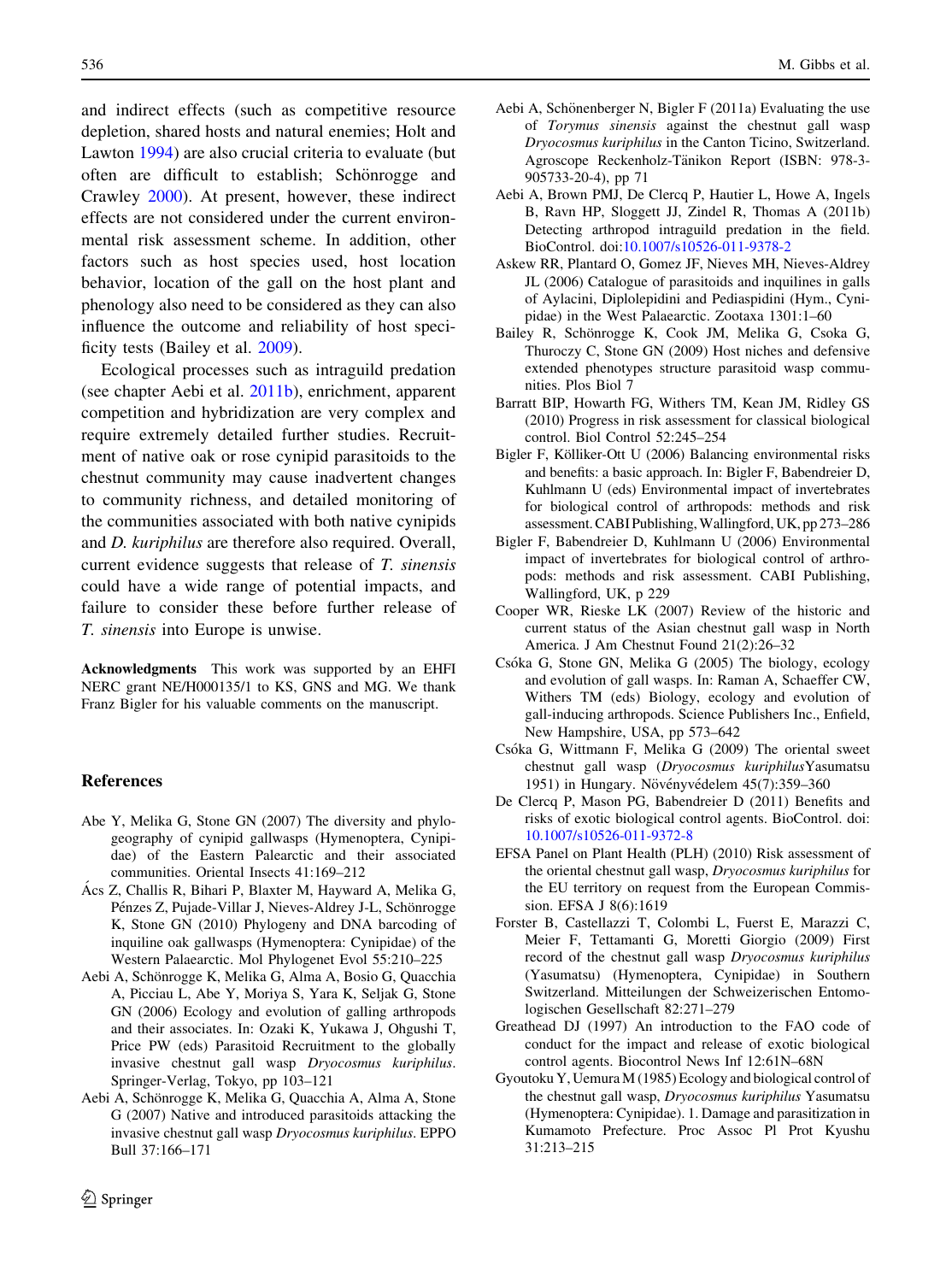- <span id="page-10-0"></span>Hassell MP, May RM, Pacala SW, Chesson PL (1991) The persistence of host-parasitoid associations in patchy environments. I. A general criterion. Am Nat 138:568–583
- Hickson R, Moeed A, Hannah D (2000) HSNO, ERMA and risk management. New Zeal Sci Rev 57:72–77
- Holt RD, Lawton JH (1994) The ecological consequences of shared natural enemies. Annu Rev Ecol Syst 25:495–520
- Knapič V, Seljak G, Kolšek M (2009) Eradication campaign against oriental chestnut gall wasp Dryocosmus kuriphilus in Slovenia. EPPO Workshop on Eradication, Containment and Contingency planning, 20–22
- Kuhlmann U, Schaffner U, Mason PG (2006) Selection of nontarget species for host-specificity testing. In: Bigler F, Babendreier D, Kuhlmann U (eds) Environmental impact of invertebrates for biological control of arthropods: methods and risk assessment. CABI Publishing, Wallingford, UK, pp 15–37
- Lynch LD, Hokkanen HMT, Babendreier D, Bigler F, Burgio G, Gao Z-H, Kuske S, Loomans A, Menzler-Hokkanen I, Thomas MB, Tommasini G, Waage JK, van Lenteren JC, Zeng Q-Q (2001) Insect biological control and non-target effects: a European perspective. In: Wajnberg E, Scott JK, Quimby PC (eds) Evaluating indirect ecological effects of biological control. CABI Publishing, Wallingford, UK, pp 99–125
- Matošević D, Pernek M, Hrasovec B (2010) First record oriental chestnut gall wasp (Dryocosmus kuriphilus) in Croatia. Prethodno Priopćenje 9–10:497–502
- Moriya S, Inoue K, Mabuchi M (1989) The use of Torymus sinensis to control chestnut gall wasp, Dryocosmus kuriphilus, in Japan. Food and Fertilizer Technology Center (FFTC), Technical Bulletin 118:1–12
- Moriya S, Inoue K, Shiga M, Mabuchi M (1992) Interspecific relationship between an introduced parasitoid, Torymus sinensis Kamijo, as a biological control agent of the chestnut gall wasp, Dryocosmus kuriphilus Yasumatsu, and an endemic parasitoid, T. benefices Yasumatsu et Kamijo. Acta Phytopathologica et Entomologica Hungarica 27:479–483
- Moriya S, Shiga M, Adachi I (2003) Classical biological control of the chestnut gall wasp in Japan. In: Proceedings of the 1st International Symposium on Biological Control of Arthropodes. pp 407–415. USDA-Forestry Service, Honolulu Hawaii
- Nicholls JA, Preuss S, Hayward A, Melika G, Csóka G, Nieves-Aldrey J-L, Askew RR, Tavakoli M, Schönrogge K, Stone GN (2010) Concordant phylogeography and cryptic speciation in two Western Palaearctic oak gall parasitoid species complexes. Mol Ecol 19:592–609
- Oho N, Umeya K (1975) Chestnut gall wasp is found in the People's Republic of China (in Japanese). Shokubutsu Boeki (Plant Protection) 29:421–427
- Perkins RCL (1897) The introduction of beneficial insects into the Hawaiian Islands. Nature 55:499–500
- Perry WL, Lodge DM, Feder JL (2002) Importance of hybridization between indigenous and nonindigenous freshwater species: an overlooked threat to North American biodiversity. Syst Biol 51:255–275
- Quacchia A, Moriya S, Bosio G, Scapin I, Alma A (2008) Rearing, release and settlement prospect in Italy of Torymus sinensis, the biological control agent of the

chestnut gall wasp Dryocosmus kuriphilus. BioControl 53:829–839

- Sands DPA (1997) The safety of biological control agents: assessing their impact on beneficial and other non-target hosts. Memoirs of the Museum of Victoria 56:611–615
- Sands DPA (1998) Guidelines for testing host specificity and agents for biological control of arthropods pests: Sixth Australian Applied Entomological Research Conference, The University of Queensland, Brisbane, Australia, Volume I. The University of Queensland, Australia, pp 556–560
- Schönrogge K, Crawley MJ (2000) Quantified webs as means of assessing the impact of alien insects. J Anim Ecol 69:841–868
- Schönrogge K, Stone GN, Crawley MJ (1996) Alien herbivores and native parasitoids: rapid development of guild structure in an invading gall wasp, Andricus quercuscalicis (Hymenoptera: Cynipidae). Ecol Entomol 21:71–80
- Stone GN, Schönrogge K, Atkinson RJ, Bellido D, Pujade-Villar J (2002) The population biology of oak gall wasps (Hymenoptera: Cynipidae). Annu Rev Entomol 47: 633–668
- van Lenteren JC, Loomans AJM (2006) Environmental risk assessment: methods for comprehensive evaluation and quick scan. In: Bigler F, Babendreier D, Kuhlmann U (eds) Environmental impact of invertebrates for biological control of arthropods: methods and risk assessment. CABI Publishing, Wallingford, UK, pp 254–272
- van Lenteren JC, Babendreier D, Bigler F, Burgio G, Hokkanen HMT, Kuske S, Loomans AJM, Menzler-Hokkanen I, van Rijn PCJ, Thomas MB, Tommasini MG, Zeng Q-Q (2003) Environmental risk assessment of exotic natural enemies used in inundative biological control. BioControl 48:3–38
- van Lenteren JC, Bale J, Bigler F, Hojkkanen HMT, Loomans AJM (2006) Assessing risks of releasing exotic biological control agents of arthropod pests. Annu Rev Entomol 51:609–634
- Yara K, Yano E, Sasawaki T, Shiga M (2000) Detection of hybrids between introduced Torymus sinensis and native T. beneficus (Hymenoptera: Torymidae) in central Japan, using malic enzyme. Appl Entomol Zool 35:201–206

### Author Biographies

Melanie Gibbs is an insect community ecologist at the NERC Centre for Ecology and Hydrology (UK). Her research currently has two main focuses: predicting the impacts of a forestry management strategy called 'climate matching' on plant-herbivore-enemy interactions, and determining how environmental heterogeneity affects butterfly oogenesis, dispersal and population dynamics.

Karsten Schönrogge is a community- and population ecologist at the NERC Centre for Ecology and Hydrology. For 20 years he worked on the recruitment of parasitoid natural enemies to invading or range expanding cynipid gallwasps, their direct and indirect interactions with native species, and community assembly in general. He also worked extensively on behavioural interactions and their underlying mechanisms